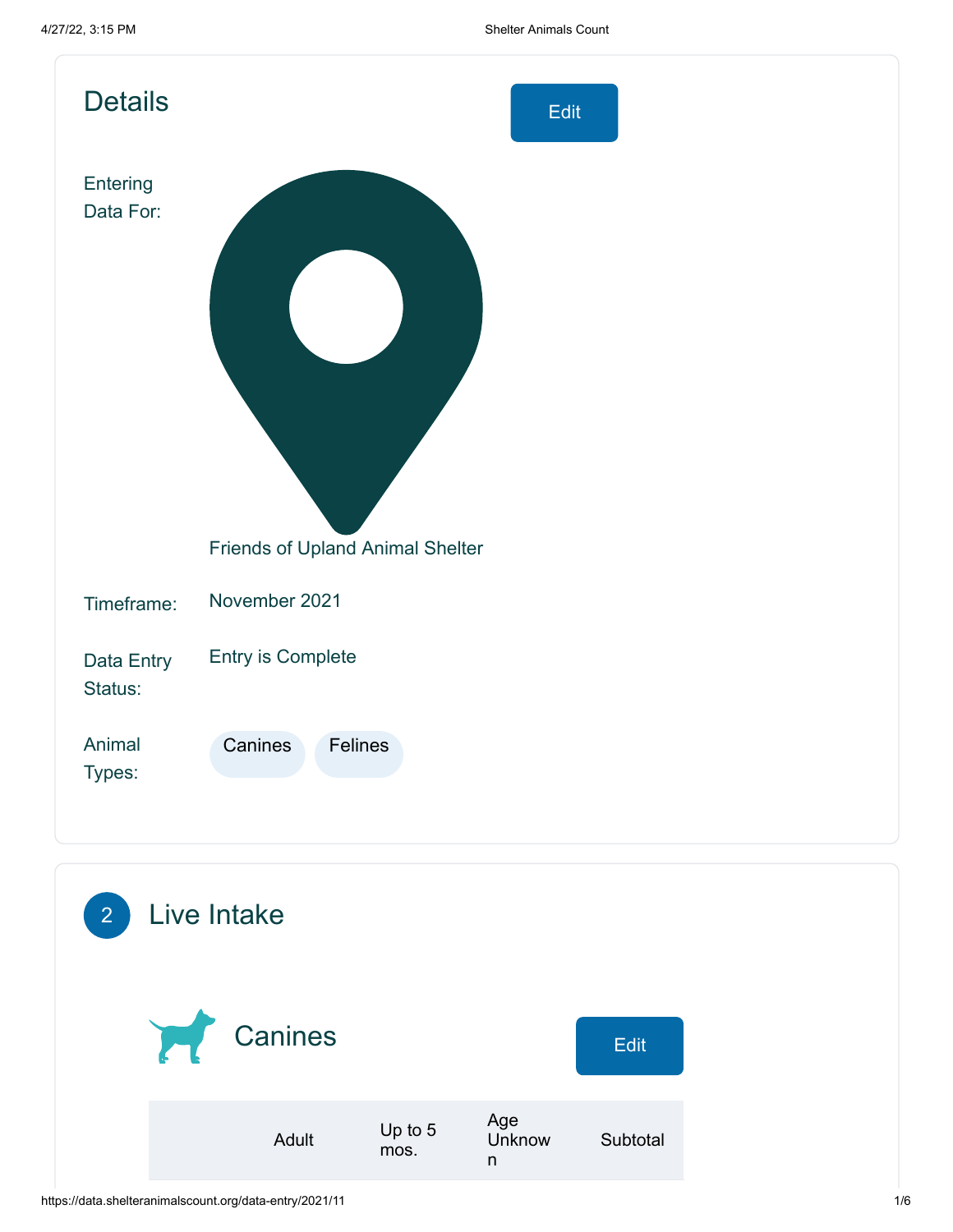4/27/22, 3:15 PM Shelter Animals Count

|                                              | Adult          | Up to 5<br>mos. | Age<br>Unknow<br>n | Subtotal       |
|----------------------------------------------|----------------|-----------------|--------------------|----------------|
| Stray at<br>large                            | 36             | 10              | 0                  | 46             |
| Relinquished 7<br>by owner                   |                | $\overline{0}$  | $\overline{0}$     | $\overline{7}$ |
| Owner-<br>intended<br>euthanasia             | $\overline{0}$ | $\overline{0}$  | $\Omega$           | $\overline{0}$ |
| Transferred<br>in state                      | 27             | 15              | $\overline{0}$     | 42             |
| Transferred<br>out of state                  | $\overline{0}$ | $\overline{0}$  | 0                  | 0              |
| Transferred<br>$\frac{1}{2}$ internationally |                | $\overline{0}$  | $\overline{0}$     | $\overline{0}$ |
| Seized or<br>impounded                       | $\overline{0}$ | 1               | 0                  | 1              |
| Other<br>intakes                             | $\overline{0}$ | $\overline{0}$  | $\overline{0}$     | $\overline{0}$ |



| Edit |  |
|------|--|
|      |  |

|                                       | Adult          | Up to 5<br>mos. | Age<br><b>Unknow</b><br>n | Subtotal |
|---------------------------------------|----------------|-----------------|---------------------------|----------|
| Stray at<br>large                     | 18             | 29              | O                         | 47       |
| Relinquished <sub>2</sub><br>by owner |                | 1               | 0                         | 3        |
| Owner-<br>intended<br>euthanasia      | 0              | 0               | O                         | 0        |
| <b>Transferred</b><br>in state        | $\overline{2}$ | 8               | 0                         | 10       |
| Transferred<br>out of state           | $\overline{0}$ | N               | ი                         | O        |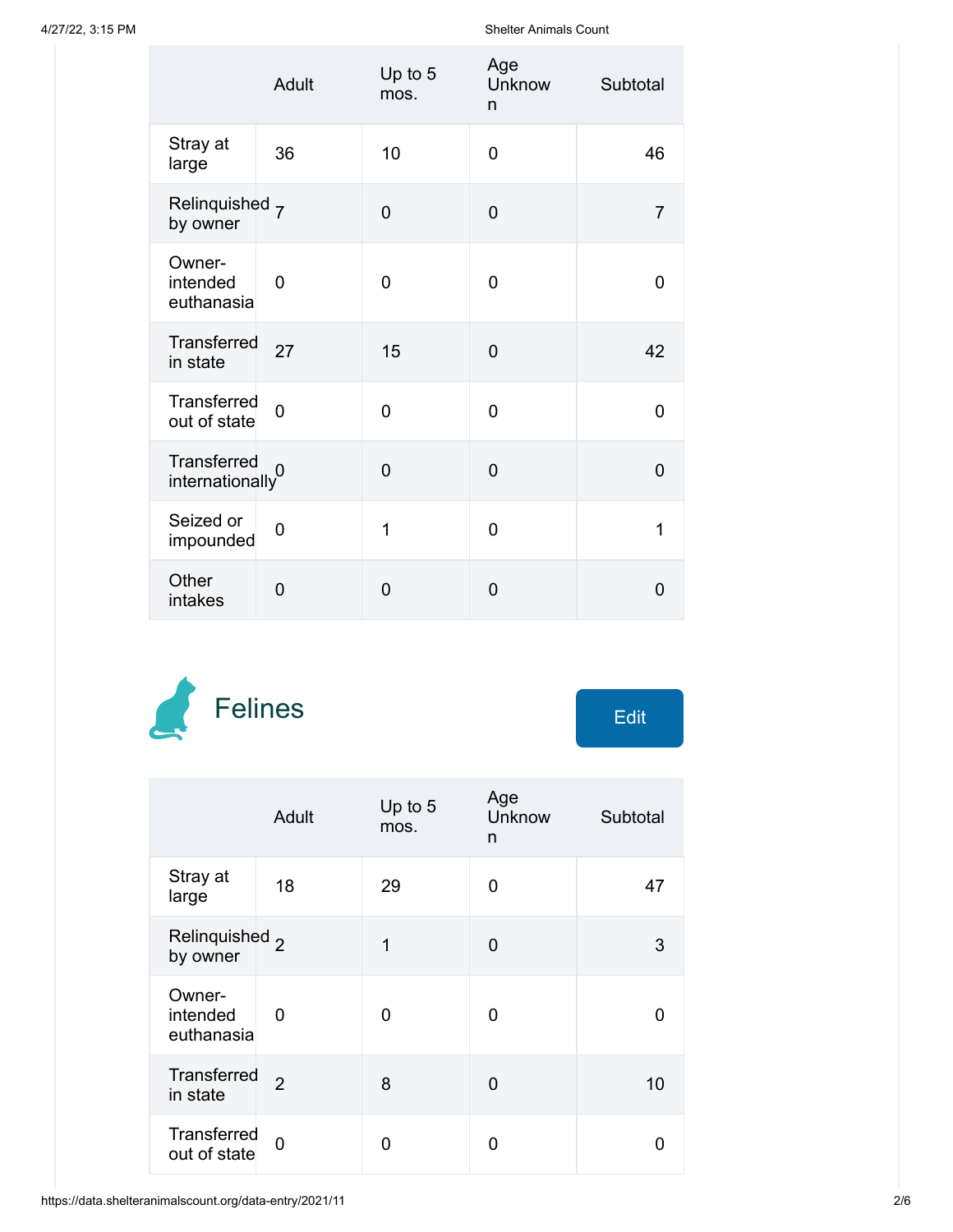4/27/22, 3:15 PM Shelter Animals Count

|                                             | Adult          | Up to 5<br>mos. | Age<br>Unknow<br>n | Subtotal |
|---------------------------------------------|----------------|-----------------|--------------------|----------|
| Transferred<br>internationally <sup>0</sup> |                | 0               | 0                  | 0        |
| Seized or<br>impounded                      | $\mathbf 0$    | $\mathbf 0$     | 0                  | 0        |
| Other<br>intakes                            | $\overline{0}$ | 0               | 0                  | 0        |

3 Live Outcomes



|                                             | Adult          | Up to 5<br>mos. | Age<br>Unknow<br>n | Subtotal |
|---------------------------------------------|----------------|-----------------|--------------------|----------|
| Adoption                                    | 40             | 16              | $\overline{0}$     | 56       |
| Returned<br>to owner                        | $\overline{2}$ | $\overline{1}$  | 0                  | 3        |
| Transferred<br>in state                     | 27             | 15              | 0                  | 42       |
| Transferred<br>out of state                 | $\overline{0}$ | $\overline{0}$  | 0                  | 0        |
| Transferred<br>internationally <sup>0</sup> |                | $\mathbf 0$     | 0                  | 0        |
| Returned<br>to field                        | $\mathbf 0$    | 0               | 0                  | 0        |
| Other<br>live<br>outcome                    | 0              | 0               | 0                  | O        |

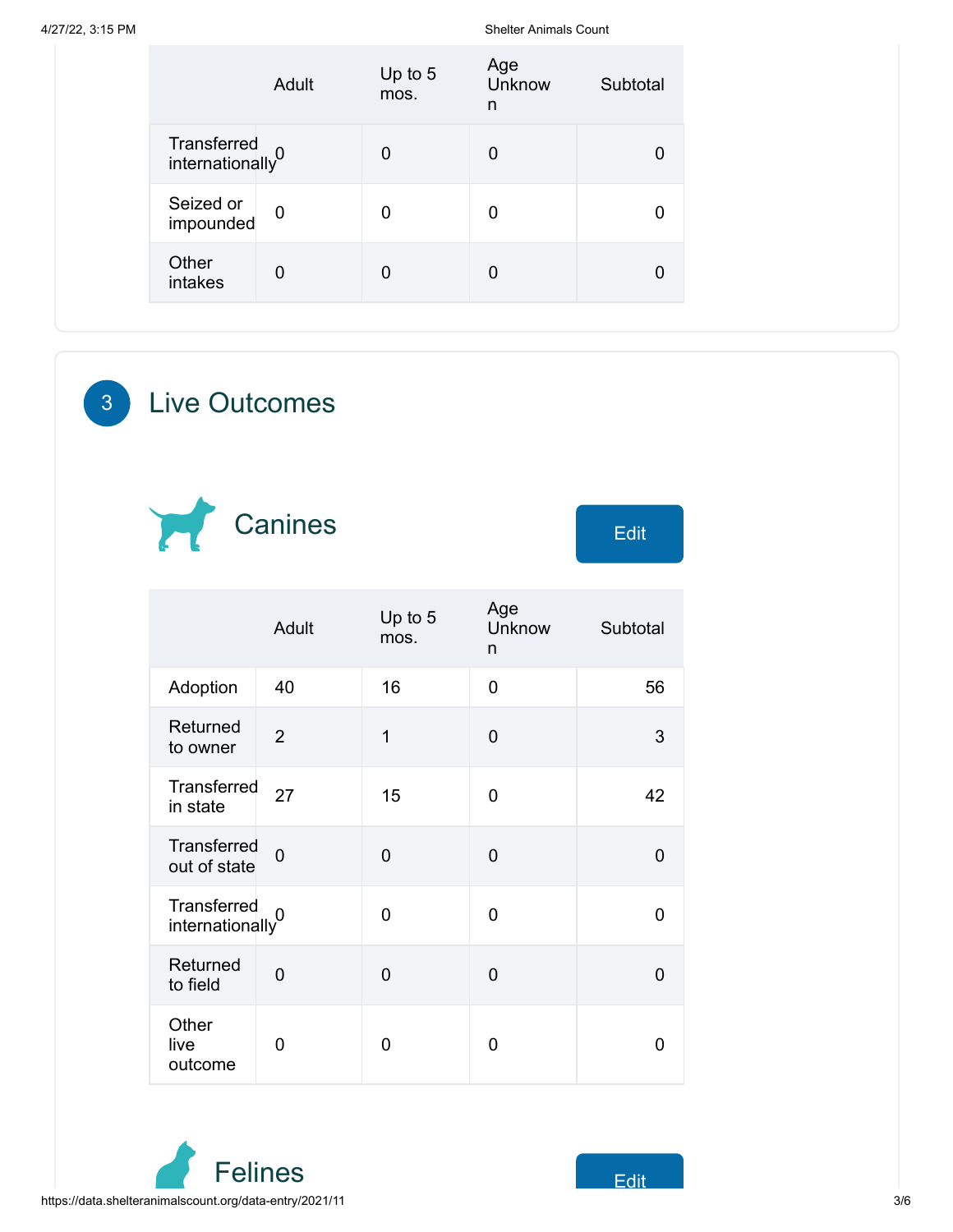d<br>1940 - Johann Barnett, amerikansk konge<br>1940 - Johann Barnett, amerikansk konge

|                                             | Adult          | Up to 5<br>mos. | Age<br>Unknow<br>n | Subtotal       |
|---------------------------------------------|----------------|-----------------|--------------------|----------------|
| Adoption                                    | 12             | 52              | 0                  | 64             |
| Returned<br>to owner                        | $\overline{0}$ | $\overline{0}$  | $\Omega$           | 0              |
| <b>Transferred</b><br>in state              | $\overline{0}$ | $\overline{0}$  | 0                  | 0              |
| Transferred<br>out of state                 | $\overline{0}$ | $\overline{0}$  | $\mathbf 0$        | $\overline{0}$ |
| Transferred<br>internationally <sup>0</sup> |                | $\Omega$        | $\Omega$           | 0              |
| Returned<br>to field                        | 5              | $\overline{0}$  | 0                  | 5              |
| Other<br>live<br>outcome                    | 0              | 0               | 0                  | 0              |

## 4 Other Outcomes



|                              | Adult | Up to 5<br>mos. | Age<br>Unknow<br>n | Subtotal |
|------------------------------|-------|-----------------|--------------------|----------|
| Died in<br>care              | 0     | 0               | 0                  |          |
| Lost in<br>care              | 0     | 0               | 0                  |          |
| <b>Shelter</b><br>euthanasia | 6     | 0               | 0                  | 6        |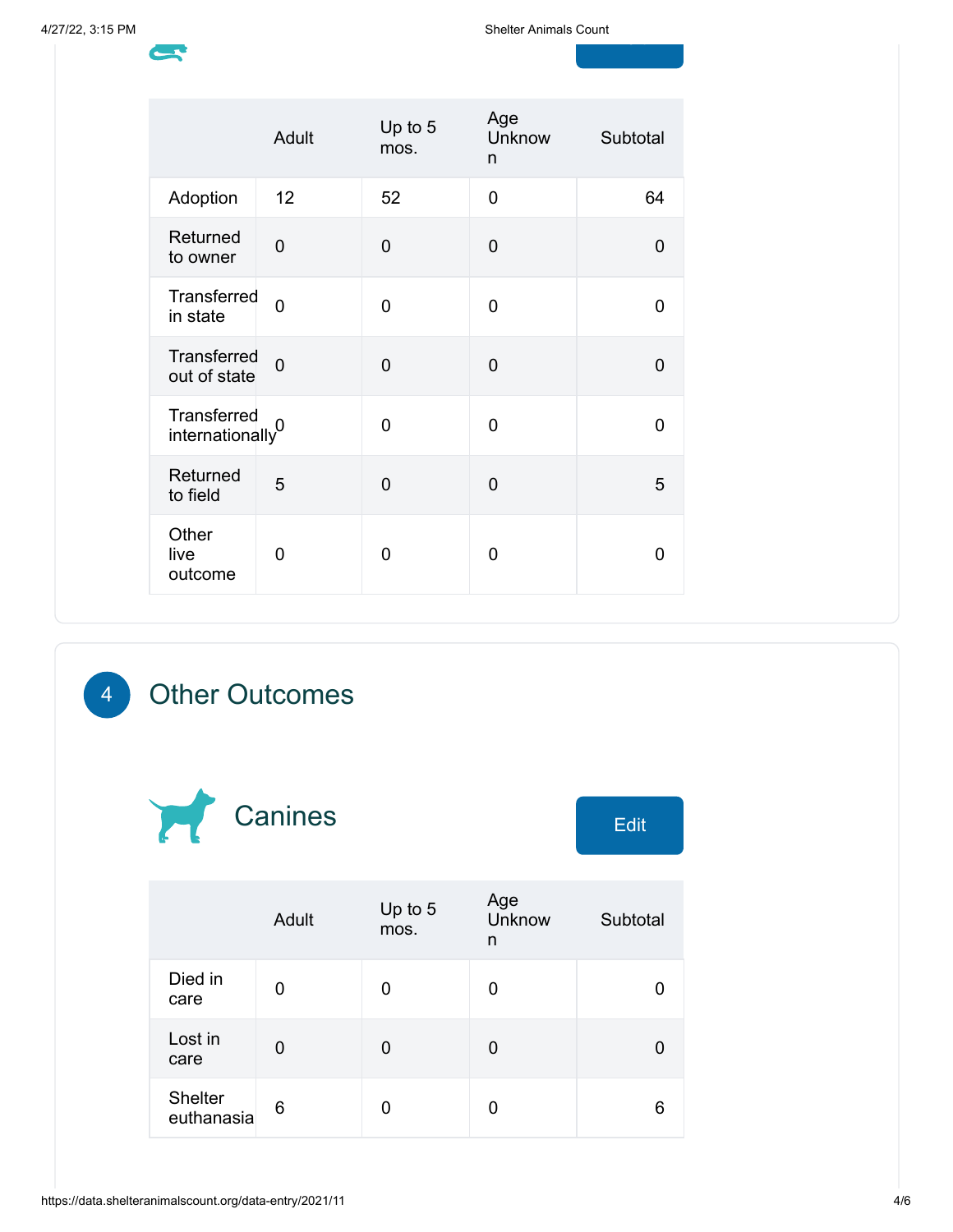4/27/22, 3:15 PM Shelter Animals Count

|                                 | Adult | Up to 5<br>mos. | Age<br>Unknow<br>n | Subtotal |
|---------------------------------|-------|-----------------|--------------------|----------|
| Owner<br>intended<br>euthanasia |       |                 |                    |          |



|                                 | Adult       | Up to 5<br>mos. | Age<br>Unknow<br>n | Subtotal |
|---------------------------------|-------------|-----------------|--------------------|----------|
| Died in<br>care                 | 0           | 4               | 0                  |          |
| Lost in<br>care                 | 0           | 0               | 0                  |          |
| <b>Shelter</b><br>euthanasia    | 0           | 7               | 0                  |          |
| Owner<br>intended<br>euthanasia | $\mathbf 0$ | U               | 0                  |          |

## 5 Animal Counts



|                                                                       | Total |
|-----------------------------------------------------------------------|-------|
| Number of canines in care at the beginning of<br>November 2021        |       |
| Number of canines in care at the end of<br>November 2021              |       |
| Number of foster canines in care at the beginning<br>of November 2021 |       |